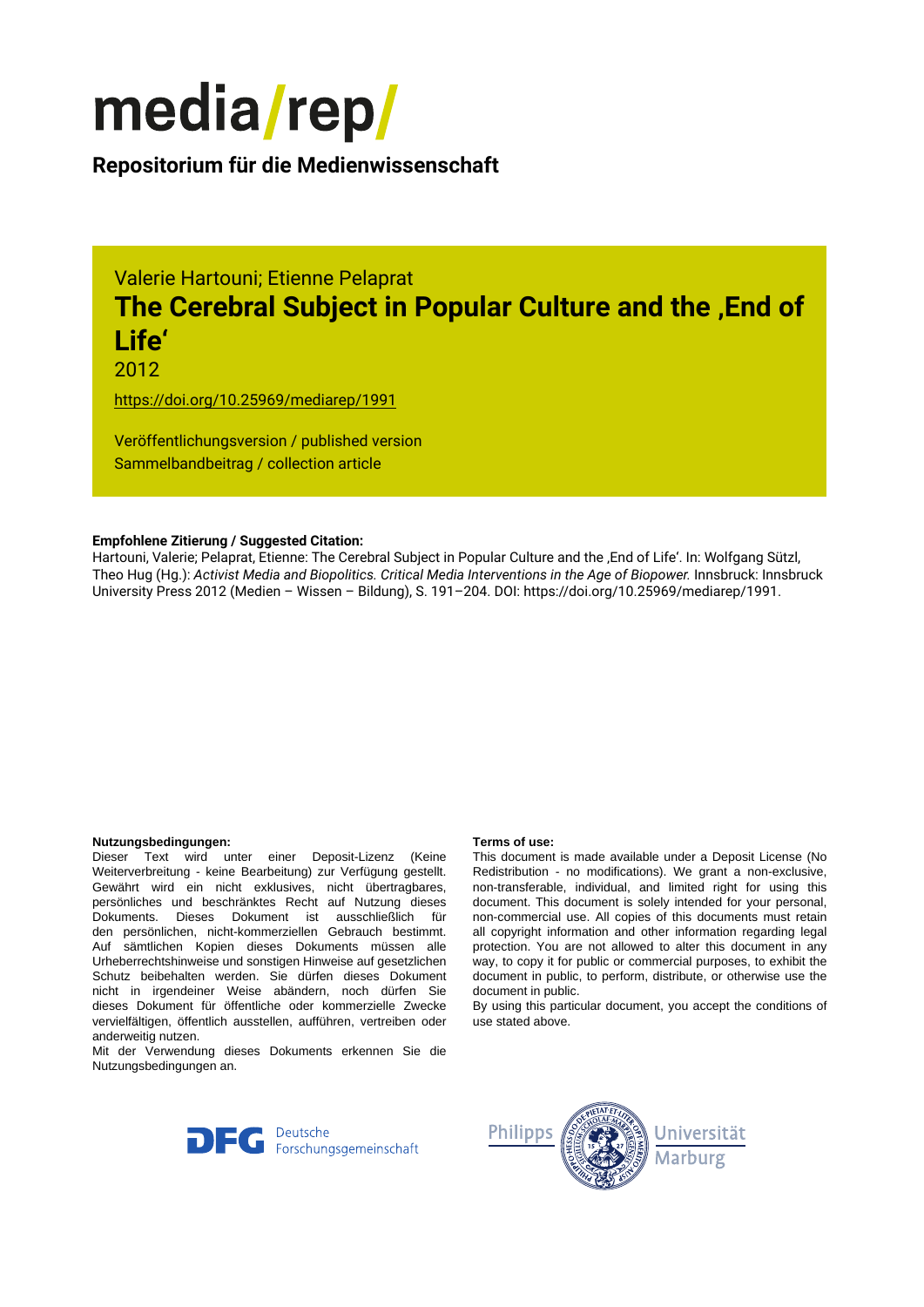# The Cerebral Subject in Popular Culture and the 'End of Life'

# by Valerie Hartouni and Etienne Pelaprat

## Cultural Figures of Self and Brain

In autumn of 2010, MIT's Media Lab attracted public attention in the United States when the opera it produced in collaboration with the American Repertory Theater, *Death and the Powers*, opened to critical acclaim in Monaco. What incited the attention and excitement of commentators was in part the opera's elaborate technical set, which expressed, through light and sound, the digitized voices and bodily movements of offstage actors to tell its story. Robots, screens, lights, and props were not only intended to simulate a sense of human subjectivity in the stage itself, but sustain a persistent tension: if consciousness can be uploaded into machines, will we still be recognized as human? By materially enacting this tension, the opera introduced a late-modern twist (the sentience of computational machines) in an old operatic genre (existential crisis). At the same time, the opera captured for audiences the look and feel of a future with which they might nevertheless already be familiar: post-human life, enacted by the cognitive-computational symbiosis of the subject, animated by a promise of immortality.

*Death and the Powers* invites us to imagine a future when an essential condition of human life, death, has been overcome because a condition of western science and philosophy, the division of mind and body, has been resolved by technological ingenuity. Simon Powers, a man of considerable wealth and intellect, has devised a way to upload his consciousness into an elaborate system of computers and robots and thus to exist as a digital environment. Driven by a will to power, he dreams of living forever by returning to a material form light from which he claims to have originated in the first place. 'Light' is a sign whose meaning juxtaposes several entities: the electrical circuits that define the physicality of his being; a universal material phenomenon; and, in more aesthetic terms, expanded omnipresence and omnipotence. Light is, thereby, an index of being, one that Simon Powers feels himself to more authentically inhabit.

By transferring his 'self' into a new form of embodiment, Powers escapes the foregone conclusion of death and revels in an unrivaled mastery over life in The System. Expressing himself in mundane robotic devices, he convinces his wife and his physically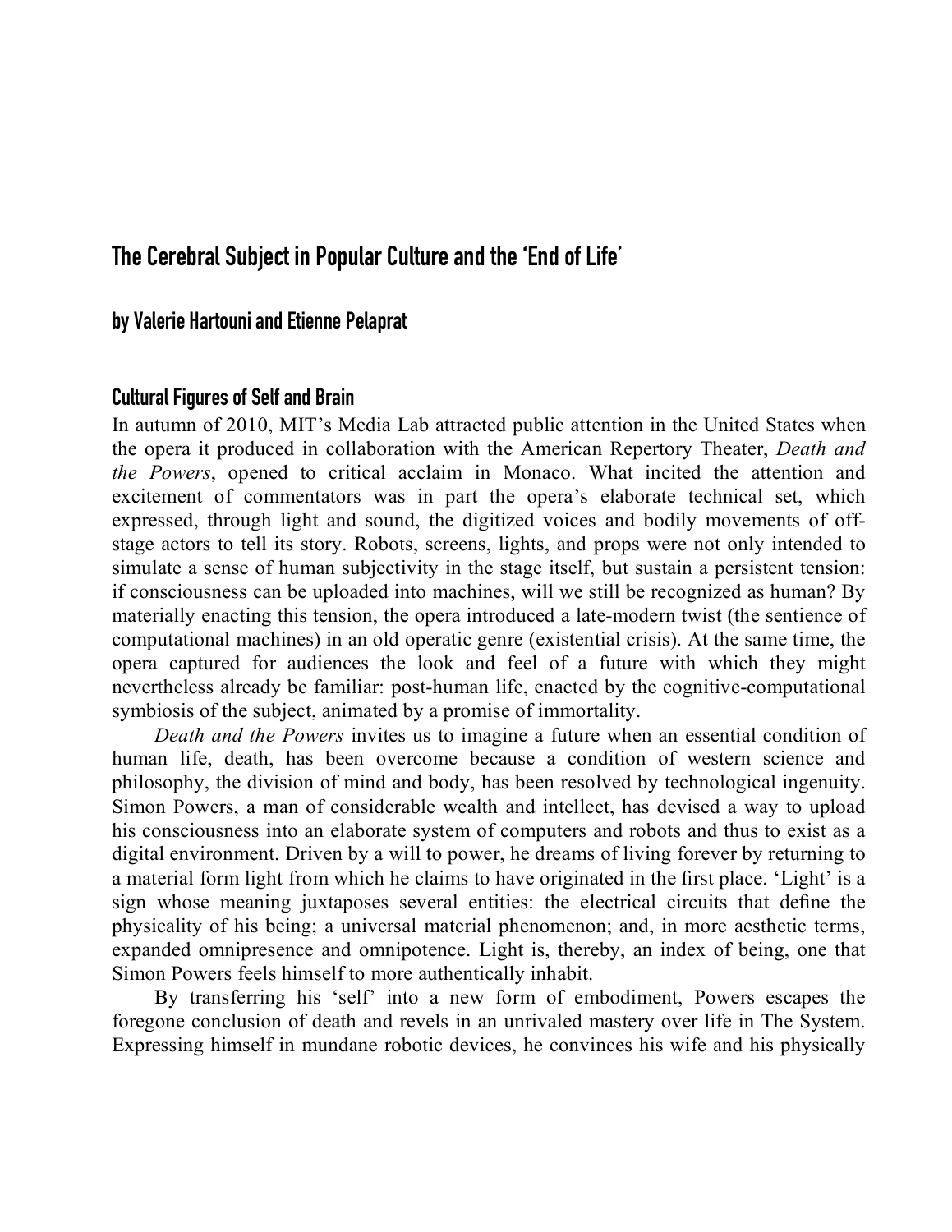disfigured graduate assistant to transcend their organic incarnations and join him. "No matter the matter," he repeats, "I did that." A dramatic tension in these negotiations concerns whether, in fact, the matter does matter with respect to being recognizable as a human being. "I am the same," Powers declares. But the same as what, and in what sense? Miranda Powers, Simon Powers' only child, is reticent to abandon her organic, mortal coil for a presumably immortal silicon chip, and part of the dramatic tension in the opera is organized around her reticence: "The body of this death is who I am, it is my mind..." she offers in response to her father's invitation to join the family in a "world of light." "Who will I be?" she asks, "and what will I see when my body is gone?" Powers' research assistant, disfigured and with a prosthetic arm, reassures Miranda that the Powers embodied in the System is self-same to the one who exists in a body. The relation of self to embodiment is a matter of degree and not kind. Thus, he claims the body we are embodied in is a possession, not a condition, of being: "my left arm is...mine, not me."

The questions posed by *Death and the Powers* have a formidable history stretching across modernity. But what the opera captures so well in re-staging these questions are the ways in which conventional understandings of the distinctly human are being fundamentally refigured. It seems self-evident that the brain can stand in for the human, especially if life is understood primarily in computational, digital terms. And, indeed, the standard question endlessly repeated with respect to this reductive formulation is whether a thinking machine can be a sentient being? What is seldom asked and what *Death and the Powers* so cleverly poses is whether sentient beings are in fact nothing but thinking machines. Behind a digitized form of life lies a desire to refuse the material ontology one has been given, and assume a material ontology one has made. The refusal of the given, in favor of what is made, is a theme we shall return to later. Suffice to say now that the significance of this refusal sets up for the opera's audience an assumption about not only what immortality can look like, but also what death means as a contemporary experience—death is something we can and must transcend through technical ingenuity. However, the means of doing so require transforming the infinitude of being into a technoscientific project. That is, death is something we can transcend if we transfer ourselves to a different material ontology we can engineer, thereby affirming we are nothing but thinking machines. Thus, it is not simply the silicon of computational devices that harbors the desire for immortality. Rather, it is the desire to reduce being to the technoscientific ingenuity of human thought.

One finds these themes elsewhere in contemporary literary fiction and popular culture. Consider by way of further illustration James Cameron's 2009 science fiction film, *Avatar*. The setting of this film, briefly, is the rich, bio-diverse planet, Pandora, inhabited by the Na'vi, an ostensibly pantheistic community of humanoid aliens and curiously prehistoric life forms. Drawing on the same visual repertoire as *Death and the Powers*, the bioluminescence of Pandora's native ecosystem defines a unique ontology.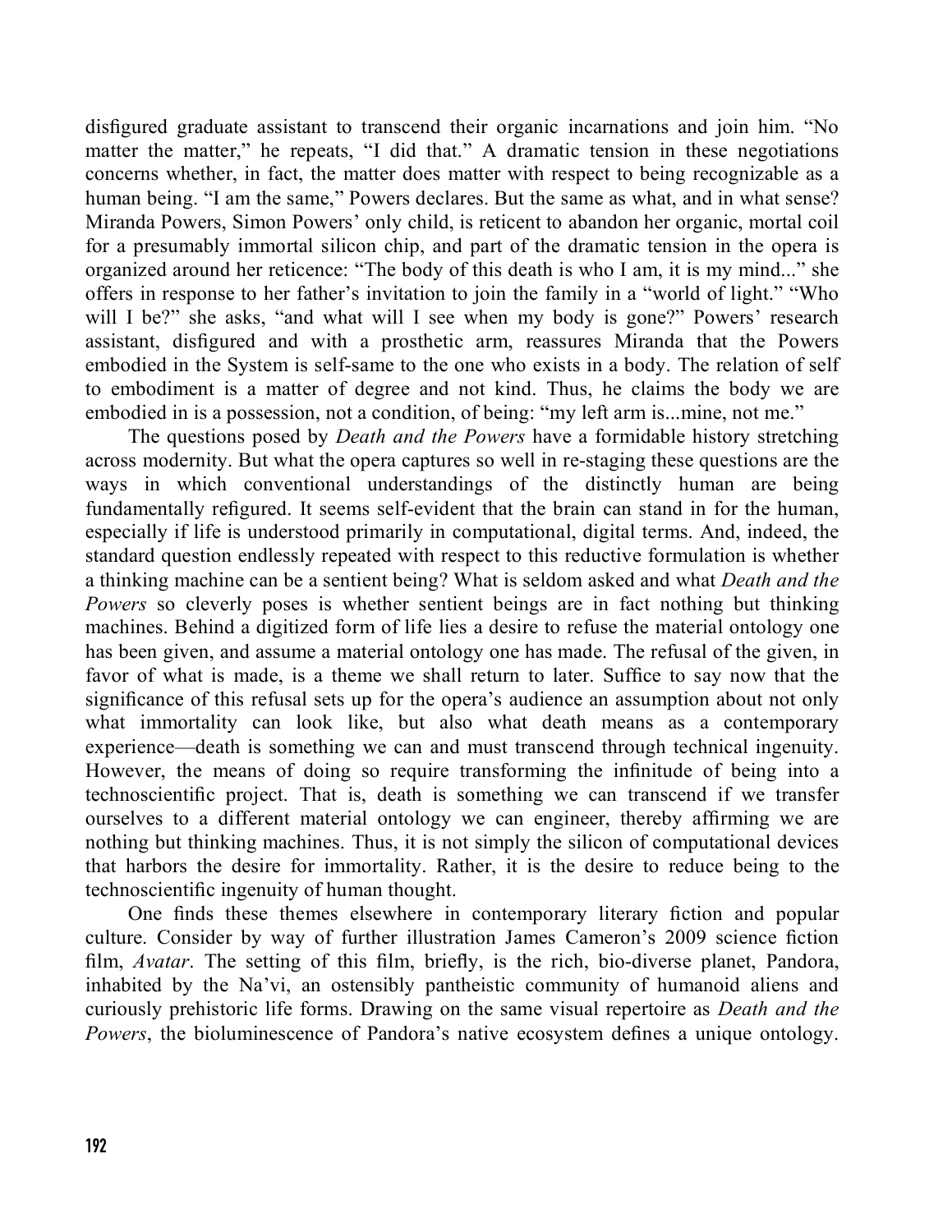Here, however, light signifies a biological substrate akin to nervous tissue. Its mysteries, the audience is informed early on, are interpretable by science, and over the course of the story a group of likable researchers translate the spiritual pantheism of the Na'vi into a familiar scientific register. Pandora, we discover, is a global information network of biological connections that not only distributes the energies of life (connecting all living things), but also functions as a cognitive entity (thereby connecting all living minds). The planet, in other words, is akin to a physical brain, stocked with cognitive functions, capable of sentience and, in a decisive moment, able to direct its fate by directing its animal life forms.

Like *Death and the Powers*, *Avatar* never explicitly articulates the underlying neuroscientific concepts that animate its concepts of life and death. The film simply asserts that life is coextensive with a physical embodiment of mind. Its resplendent visual repertoire and depiction of scientific prowess in unlocking the planet's secrets are together sufficient to suggest the idea that Pandora's physical world is in fact a recognizable 'being.' What matters here is the condition on which such a being is made recognizable as such. 'Nervous energy' is what imbues all of Pandora with life itself. The juxtaposition of science, a visual repertoire of neural circuitry, and the spirituality of a globally unified nature conveys the notion that in neuroscience's biology of the brain lays an ontology of being. Moreover, it reasserts the claim that the brain is a biological entity we can understand because it is a technical achievement we can engineer.

As the film presents it, the source of life that animates Pandora is put at risk by an American corporation whose efforts to extract profit from the planet's rich resources require the protection of mercenaries who must, in turn, subdue an indigenous population for whom the concept of profit is unknown. Indeed, much of the narrative of the film is propelled by an age-old formula that pits the profit-driven, instrumental imperatives of corporate capitalism—ill-equipped to recognize real wealth—against a balanced system of life where community and reciprocity are built into nature. As we gradually learn, the rich deposits that the corporation seeks to extract are part of the fundamental fabric of life. The energy that sustains all life forms (and forms of life) on Pandora is only 'borrowed'; what grants bodily life must, at the point of death, be returned and exchanged for an immortality that is achieved by merging, cognitively, with the planet. Nothing of the essence of living and being, therefore, escapes the closed material ontology of Pandora.

The visual staging of life and death in *Avatar* makes it possible for the film and the audience to imagine relationality as considerably more than an abstract religious imperative. A sentimental narrative of being as 'physical being-with' is pitched to the audience constantly through the language of empirical science. And what drives home the material 'givenness' of the relationality of life on Pandora is the commingling of neural fibers: every indigenous inhabitant on the planet is endowed with nervous fibers that are exposed at the end of a queue, a braid which extends from the back of the head. The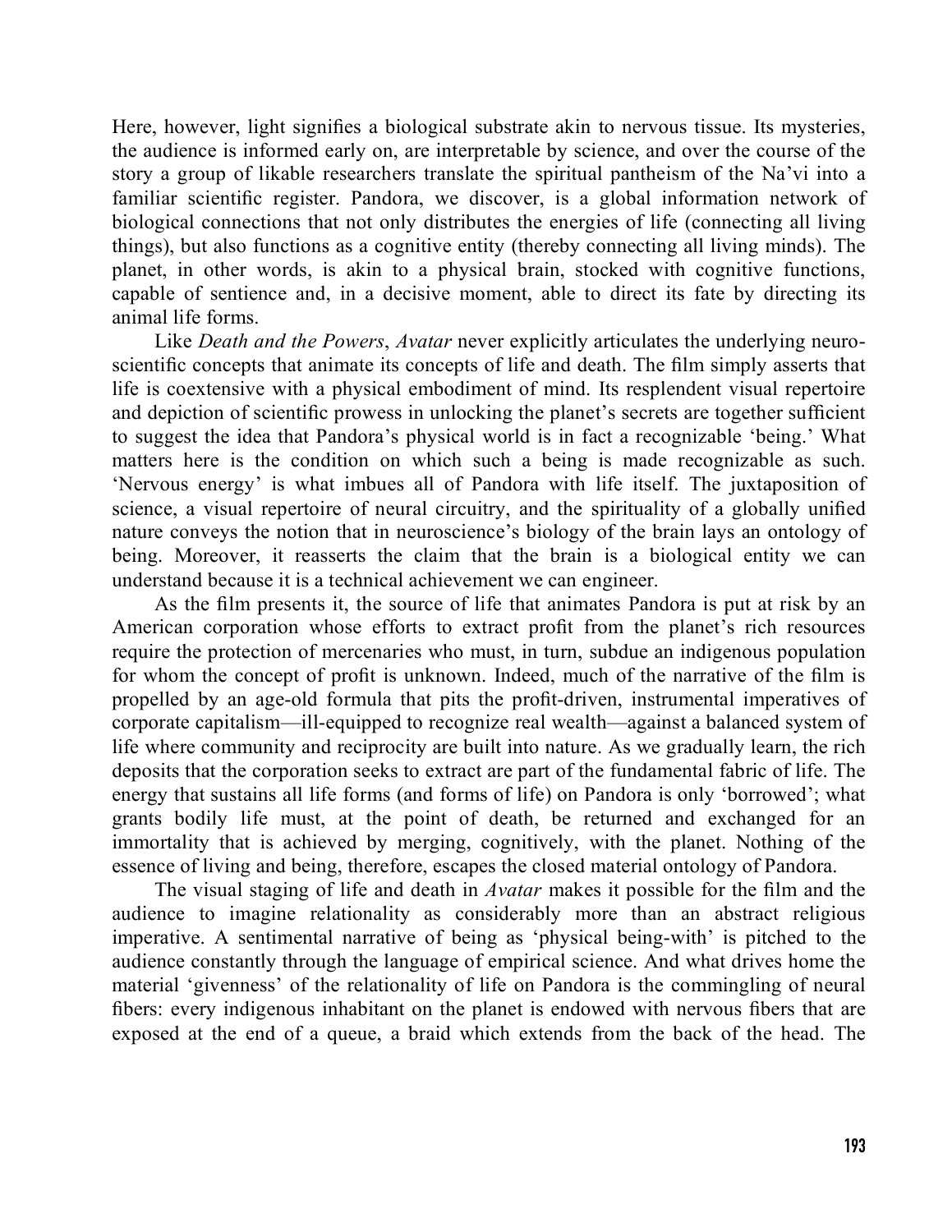interweaving of neural fibers between creatures binds beings—that is, two cognitive systems—in a single, harmonic social and political whole. The recognition that one is a being, and that one belongs within a whole community, is achieved through the mastery of a physical condition of being-with, and being-within, Pandora's interconnected living system. Thereby life-long bonds are formed, knowledge and shared memory is communicated, and a sense of oneself and one's place in relation to a global community is secured.

It is against this specific backdrop of an ontology of life and economic-military conflict that the narrative arcs that drive *Avatar* unfold. When the film begins we are introduced to Jake Sully, a cynical, hardened marine paralyzed during combat. He is embarking on a voyage to Pandora to take the place of his dead twin brother, a scientist specializing in the biological life of Pandora. What gives *Avatar* its title is the fact that the scientists on Pandora, led by Dr. Grace Augustine, have been able to genetically engineer and inhabit hybrid Na'vi-human bodies in order to converse with the indigenous Na'vi. More importantly, the avatar body allows them to conduct scientific research in Pandora's dangerous and otherwise inhospitable environment. But the military-industrial complex, which seeks to abort efforts to reach a diplomatic solution with respect to the mining of the planet's rich resources, enlists Jake to gather information that might help the corporation advance its interests and sabotage the scientists' effort to broker peace. In the end, however, his fate is bound-up with neither colonial faction; it is rather with the Na'vi. While on his first outing in his avatar, Sully is separated from his group and saved by Neytiri, heiress to the Na'vi tribe. Although correctly suspected of being a spy by the Na'vi, he remains with them, undergoing a series of trials and rituals that define the integration of the young Na'vi into the community. Having undergone these trials and rituals in his avatar and thus being fully integrated into the Na'vi community, Sully opts to permanently abandon his human form and be, as he puts it, "reborn."

As was widely remarked in the press following its release, Avatar employs a conventional 'going native' narrative: a Western white man arrives at an exotic, spiritually connected society, falls in love with a native, learns to see the bountiful wealth of a simple life, and succeeds in stemming off the forces he once formally represented. And while the film does indeed employ such a narrative, also at work albeit more subtly so in Jake Sully's transformation is his movement between two ontologies, a movement facilitated by the intersection of technoscience and nature. There are two modes of being in the film—becoming and being-with—and each mode requires Sully to make different choices. Will he, for example, accept the free spinal surgery on Earth in exchange for his loyalty to the military-industrial complex; or will he give up on this overly technical mode of life in favor of the fluid organicity of Pandora?

What mediates Sully's choices is the avatar body. But what is this body and what does it represent? As becomes clear to the audience early in the film's narrative, the journey into an avatar body is a journey onto a particular post-human moral, political, and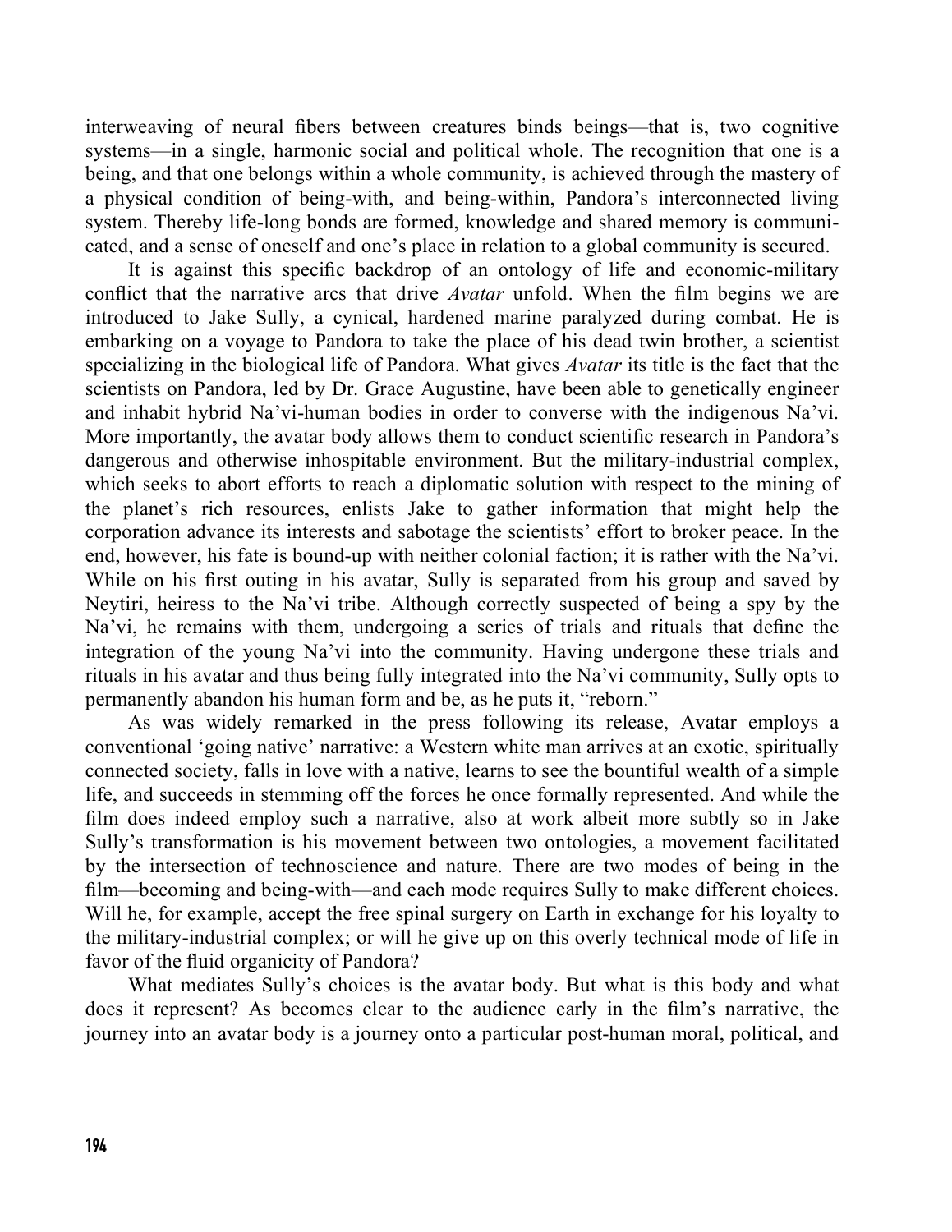economic landscape. The journey into an avatar navigates around, and provides the escape from, corporate interests in reproducing scarcity and political interests in reproducing the need for security. In the opening sequence of the film, the avatar is referred to merely as an expensive transportation vehicle, a prosthesis, something that is 'driven.' The avatar facilitates the acquisition of scientific knowledge and is used as an instrument of corporate interests. As the film progresses, however, the distinction between which body is one's own and which is merely a vehicle one drives; between who one is and is becoming; and between which world is real and which only visited, is progressively blurred. Sully realizes that he is, in fact, faced with a choice: to choose a body is to choose a social, moral, and political purpose. And what underlies this moral terrain is, once again, the figure of the brain as both the essence of the self (the seat of what cannot be instrumentalized) and yet also the locus of an activity (consciousness) that can travel from one cognitive embodiment to another. It is by permanently transferring his "self,"—his "mind" in a brain—that Sully effects a material, and thereby spiritual and political, conversion. Only within a certain set of assumptions about life and science's capacity to harness it can this moral choice appear as a real choice. As a majestic world of beauty and serenity, Pandora incites this choice by fostering a desire to retrieve an authentic self. Submitting to its ontology is the condition on which one can embody the sentimental narratives of a boundless 'being with,' something akin to Freud's desire for 'oceanic merging.' For material life on Pandora imbues a cognitive being with a unique property: one is never dead, but is rather always being reborn.

### The Technoscience of Consciousness

To tell their stories, both *Avatar* and *Death and the Powers* rely on a set of assumptions that the mind is physically embodied in the neural networks of our brain. To be sure, the notion that we "are our brain" is not new (Vidal, 2009). What is specific, however, to both of these artifacts and their ideology of "brainhood" is a scientific notion of mind: such a notion holds that mental processes and structures are, in fact, physical processes and structures, and that science, therefore, can empirically study the mind by studying brains and other thinking machines. This scientific view—that our minds are reducible to physical mechanisms—has grown far beyond neuroscience or cognitive science. The implications of a physicalist ontology of mind are now discussed in the humanities and social sciences as part of what is called the neural turn. To be sure, there are many different versions of this new science of the mind, each with their own philosophical commitments about how the mind emerges from matter. And, as has been widely noted by many critics, the promises that neuroscience and cognitive science have made about what it can know with respect to how the mind works (that is, everything) far exceed any research results. Nevertheless, it is clear from the cultural artifacts we have considered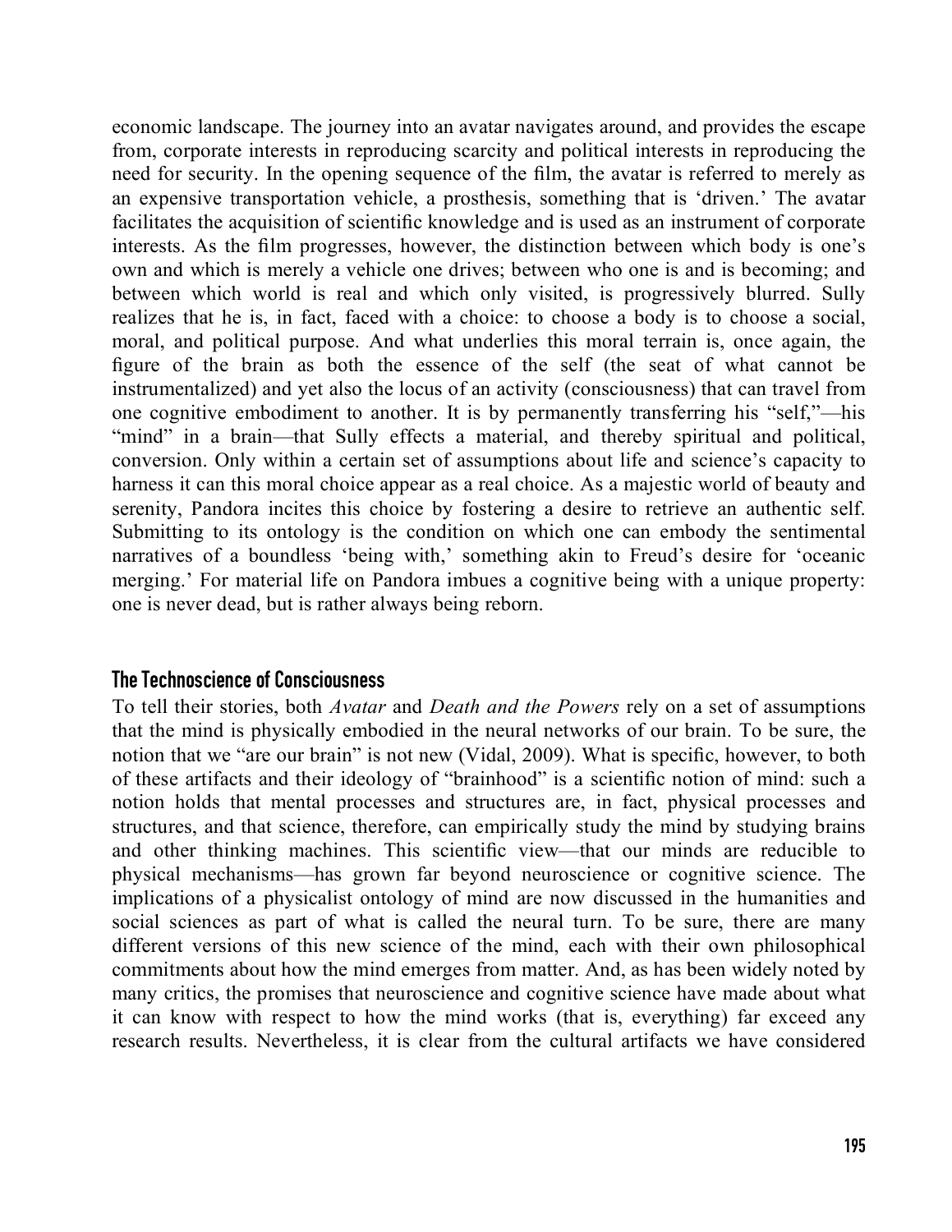(and everyday observations about brainhood in popular culture more broadly) that the influence and practical consequences of a physicalist theory of mind have dramatically outrun its, to date, more modest scientific conclusions.

The physicalist, scientific account of mind that informs *Avatar* and *Death and the Powers* is specific to a branch of cognitive neuroscience that has its philosophical roots in cybernetics. Cognitive neuroscience argues that the physical foundation of mind is computational. What we call a mental process, for example, is for cognitive neuroscience a logical algorithm or computational model. Because it can be physically implemented (for instance in the silicon chips that drive a computer), and because it represents models of thought and representation, computation is thought to mediate and resolve the presumed separation between materiality and mentality. These theoretical commitments about an empirical science of mind allow two modes of inquiry. First, by treating the brain as a computer, neuroscientists claim they can reverse engineer the brain as a machine through various experimental methods that isolate cognitive functions as computational processes. The most dominant and commonplace expression of this form of experimentation today is functional magnetic resonance imaging (fMRI). Second, cognitive scientists, for their part, attempt to build computer models of mind in computational devices, and often embed those models of mind in robots. The assumptions that both of these modes of science are possible inform *Avatar* and *Death and the Powers*: the mind is not only a physical entity, it is a computational entity that can be engineered and instrumentalized. Thus, the particular science of the mind at play here is, in fact, a technoscience, a term that is intended to indicate the inseparability of technical engineering and scientific empiricism.

In the last few decades, cognitive neuroscience has focused on a particular problem of mind: to wit, consciousness. The general idea is that there is now a sufficient degree of understanding of mind and brain to discover how neural activations allow one to experience something consciously. And here, the Holy Grail is a particular conscious experience: the experience of the self as a self. Again, 'progress' on the consciousness question advances on two fronts. The first front is the purely computational side, where the challenge has been to describe and build the mechanical models of thought necessary to grasp oneself as a thinking subject (Hofstadter and Dennett, 1981; Hofstadter, 2007). As John Searle has observed, however, a purely computational approach denies that consciousness, as the experience of a subject, exists (Searle, 1997). According to Searle, the project of a purely computational approach is instead to demonstrate that we've been mistaken all along: there is rarely a 'consciousness of' something, only a set of mechanical adaptations describable at the level of computation. Jean-Pierre Dupuy, in a similar vein, concludes that the computational commitments of cognitive science represent a de-humanizing move in the science of the mind. In the name of science, he argues, cognitive science reduces the depth of human experience to nothing other than the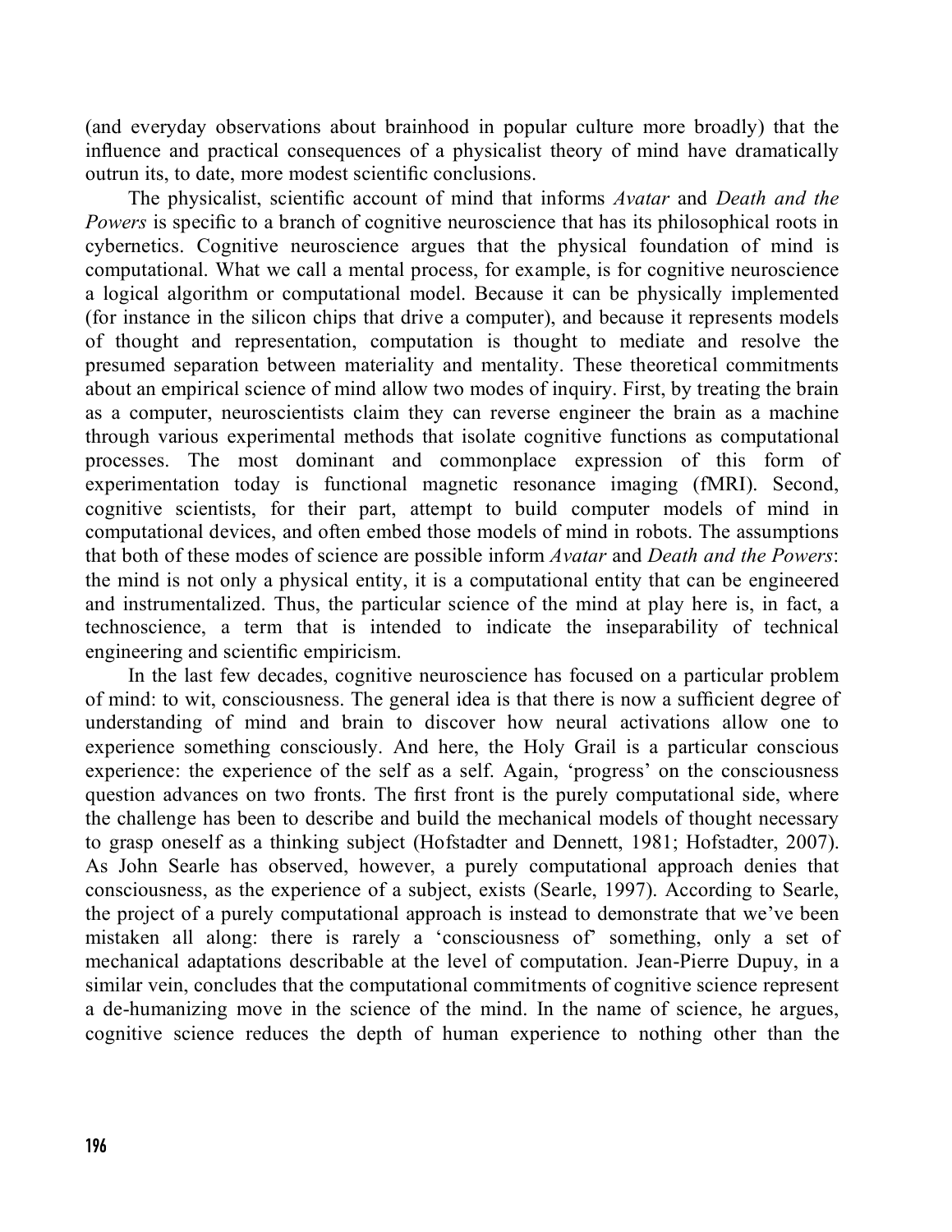epistemic techniques of a complex system. Neuroscience, which is actively mapping the brain for the "neural correlates of consciousness," (Metzinger, 2000) perhaps best expresses this argument by Dupuy: it tries to translate conscious experience into quantifiable, verifiable processes of the brain—processes that, because they are physical, are deterministic and causal.

We are now perhaps in a better position to understand the significance of Simon Powers and Jakes Sully as contemporary cultural signifiers. They are not only individuals whose journeys are mediated by a science of the mind. Their journeys are possible on the condition that each 'self' becomes a technoscientific object, an object of engineering. This is expressed by the mobility of consciousness in both films: Powers' mind is transferred into silicon while Sully's is transferred into a Na'vi body. By taking the essence of the 'self' to be consciousness, both stories stage their characters within broader dramatic arcs of self-discovery, omnipotence, moral choice, ethical care, love, spiritual unity, meaning, purpose, and immortality. That is, they stage as a question of 'seeing' and 'being seen by' others, the moral, political, and social dilemmas of 'being a physical brain.' This staging, moreover, functions to imbue a deep, sentimental significance to a science of mind. To submit one's mind to the technoscience of cognitive neuroscience represents a decision to undergo a liberating, possibly emancipatory transformation.

But how do we begin to evaluate the contemporary significance of the scientific ontology of mind and consciousness that grounds *Avatar* and *Death and the Powers*? Powers is a human-computer symbiosis of mind; Sully is reborn by digitally transferring his mind to a genetically modified human-alien body. Each cuts the figure of a 'posthuman' self no longer contained in the impenetrable body (Hayles, 1999). Are Powers and Sully, then, cheerleading the arrival of our post-human future (Kurzweil, 2006)?

In our view, the answers lie elsewhere. The science of consciousness in *Avatar* and *Death and the Powers* stages dilemmas of 'seeing' and 'being seen' in ways not possible from within a human, mortal body. They are not parables about whether or not machines can experience consciousness. They are, rather, parables about the crisis of determining what is 'human.' They turn on the notion that the crisis that exists at the heart of social, economic, political, and ethical life is not one of resources, money, profit, power, or wealth. The crisis that exists is rather a crisis of recognition, of seeing and being seen by others, when it is taken for granted that human beings are nothing but machines. In this respect, these stories invoke a set of late-modern plot lines (capitalism vs. reciprocity in the evaluation of wealth; a military-industrial apparatus of control versus a community of equal partners) and incite a corresponding range of fear and desire. Amid a set of recognizable social, political, and economic struggles, Sully and Powers represent figures that undergo liberation by assuming a different material form of being. But notice: the both obvious and obscured condition of their liberation is that each submits his 'self' to the instrumental rationality of science.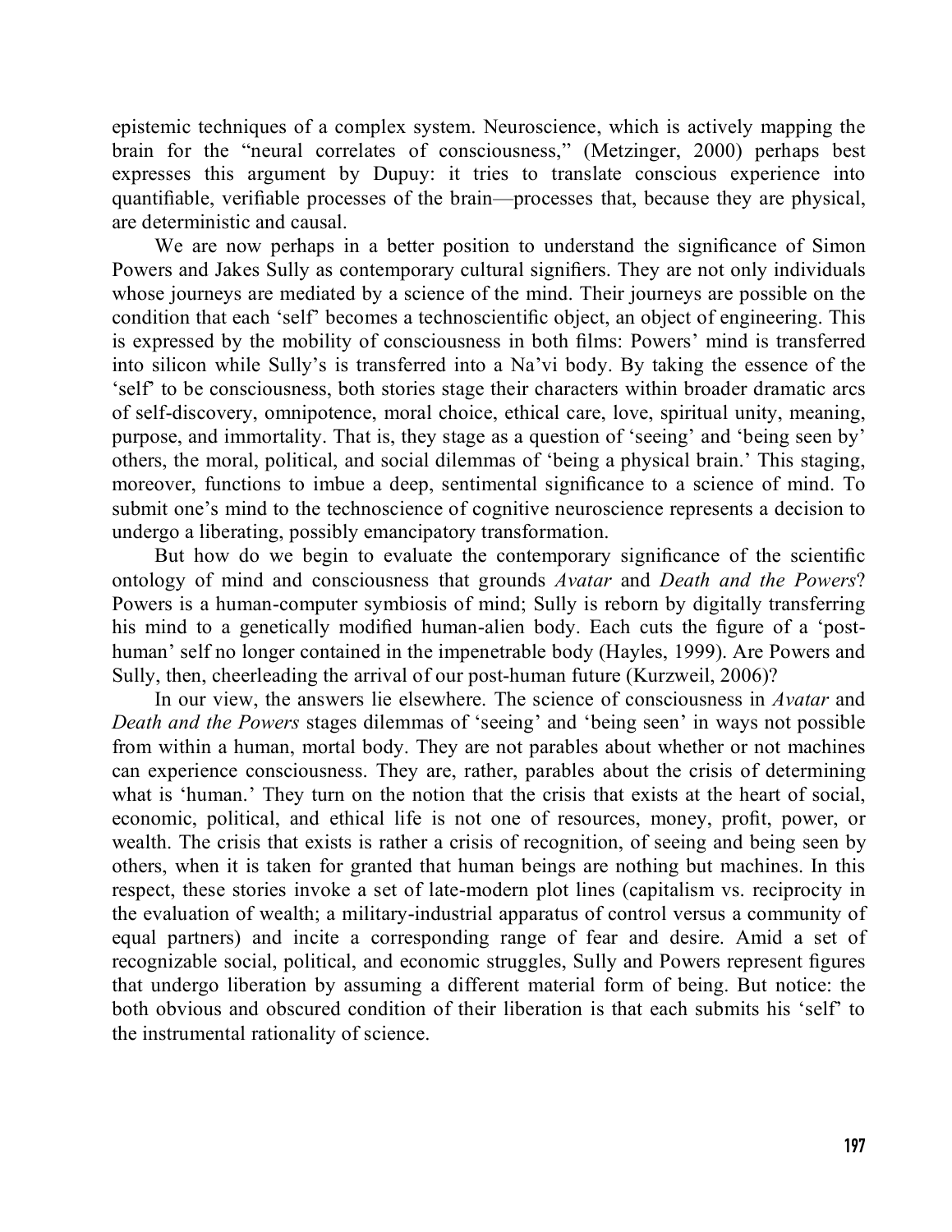This point is crucial when considering the practical consequences of the sciences of the mind in medicine and psychology. For the integration of neuroscience in these areas of thought and practice has required and engendered a re-framing of the human subject per se. Indeed, as Ehrenberg (2004) has argued, neuroscientific psychology has not only legitimated and expanded a new scientific understanding of mental pathology; it has also reframed the very categories of social behavior. Consider for a moment the broad attention today given to autism, Alzheimer's disease, or schizophrenia not only as theoretical and practical problems in psychology, but also as social and political configurations of particular kinds of human thought and behavior. Cognitive neuroscience is broadly reshaping, enabling, or responding to new social, economic, and political circumstances by outlining a new kind of human subject—a new way of seeing the human being—which we might in fact call the cerebral subject (Pelaprat, 2010). But in what sense does the cerebral subject frame the human being as a social, economic, ethical, or political actor? And what do we make of the fact that the foundations of its being—a physicalism of mind—requires that the subject be transformed into an object of technoscience? That, in short, the infinitude of being is accounted for in purely mechanical, computational terms that can instrumentalize the self?

#### Consciousness and the Threshold of Life and Death

To better understand the import of these complexities, we need to take up one final theme, which we suggest links these cultural texts to a biology of consciousness: this theme concerns the threshold between life and death. At first glance, we can note that dying today is a prolonged, medical affair, due in large measure to bioscientific advances that enable bodily life to be supported and sustained beyond its own independent, physiological capacities. At the same time, dying has also come to be understood as a particular stage of life that is (or can be) economically expensive, ethically troublesome, and morally divisive. Endemic to the life of the population and a problem of economic, ethical, and legal import, we can note finally that dying is a matter of interest and regulation. The principle mode by which the state asserts its interest in the 'end of life' is to guarantee individual autonomy and choice—that is, freedom—with respect to the conditions of (one's own) death: how, when, and why we die are supposed to be matters over which individuals assert control. As a political, economic, medical, and ethical problem, therefore, dying is today configured through a double-logic: it is endemic to the economic, legal, and moral life of a society's population and, at the same time, it is a problem of individual liberty.

This double logic is important in defining death as a particular kind of individual struggle. To die likely means to progressively lose control and autonomy over one's body and mind (and the closer one gets to death, the greater the loss of control). Against this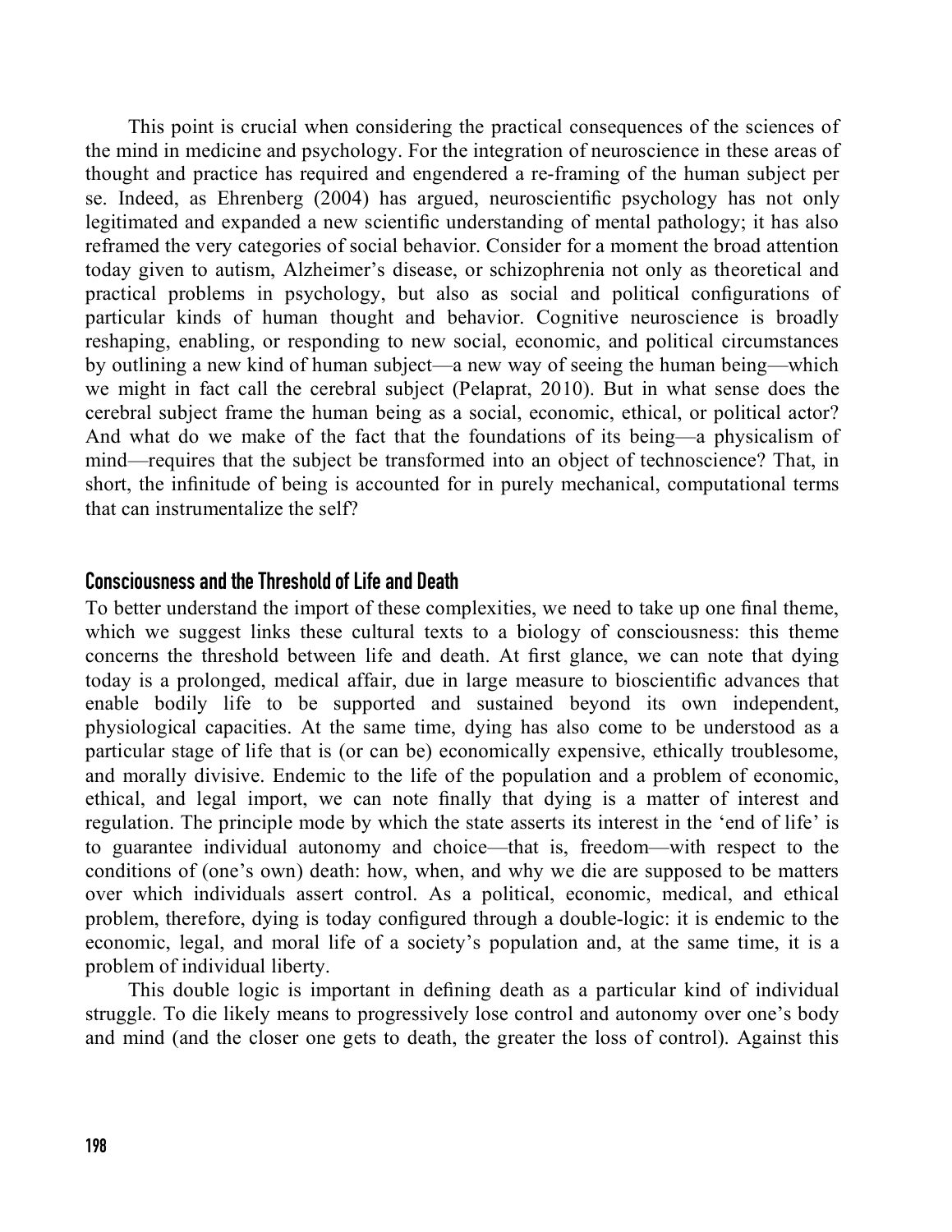technoscientific state of affairs, the logic of freedom asserts itself in the form of a series of concrete, practical questions: How do you make sense of what is possible or necessary to do as a dying patient, or as a person in relation to a dying patient, when it is in large measure a question of will, cost, and technical ingenuity that keeps you alive and prevents you from dying? How do you act for others if they are dying—that is, not dead, but incapacitated? What guides you in determining the best way to proceed in these cases?

The social-legal expansion of dying as a particular kind of problem of both the state and the individual first emerged in the late 1960s with the release of Harvard's Ad Hoc Committee Report on Brain Death. This document defined legal and medical death as the total cessation of electrical activity in the brain, by which it meant the cessation of the brain's capacity to produce consciousness. The need for a redefinition of death was precipitated largely by the new ability of physicians to control and reproduce bodily life with the use of life-sustaining machines. What is crucial, however, is that the Harvard committee introduced a physicalist theory of mind to replace the heart and lungs as the threshold of life and death. This was a practical definition and it was adopted quickly across medical contexts and accepted by the courts to define the boundaries of a new, recognizable legal actor. In the United States, the Quinlan (1974) and Cruzan (1990) legal cases are considered foundational decisions that build on the assumption that a cerebral subject can be enveloped by the law to account for the end of human life. It was only a matter of a few decades before care for the dying drastically expanded into the form we recognize today: as an expensive social entitlement that affects the whole of a population and draws individuals and the state into a relation of ethical regulation.

What thus buttresses the economic, political, and medical reality of dying and death today is not simply science, law, and/or the ethical policies of medical institutions. It is the fact that a new kind of social, legal, economic, and ethical actor—the individual in relation to his or her own death—has been produced on a radically new foundation of what counts as the beginning and end of human life: to wit, consciousness. The cerebral subject has become crystallized in law and medicine as the contours of a threshold and actor. To be sure, not all of dying is mediated through the cerebral subject, but it is a major point through which a rationality of dying has been extended.

Notwithstanding the institutionalization of a particular agreement about what constitutes death, there is on-going debate among physicians about which brain activities produce consciousness. This point is absolutely crucial: what constitutes the threshold of life and death today is not simply consciousness, but a physicalist and biological criteria of consciousness, which is to say a functional system in the brain that produces consciousness. The debate over these criteria has been organized largely by and around the neurological understanding of the persistent vegetative state and related "disorders of consciousness" (Monti et al., 2009; Laureys, 2005). Vegetative patients have brains that continue to partially function and bodily lives for the most part sustained by machines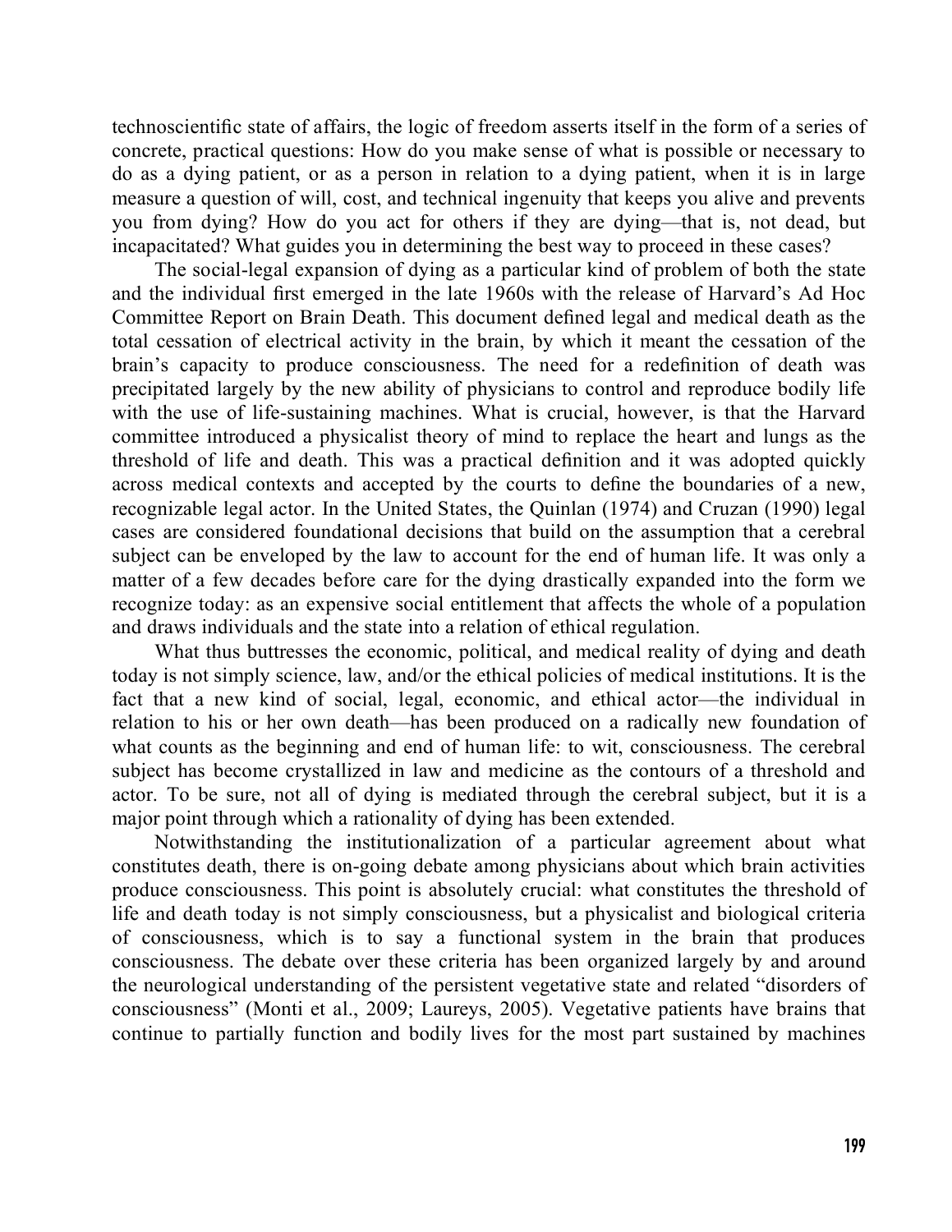(because they cannot chew, swallow, communicate, or perform any deliberate gesture). Their residual brain functions produce behaviors and regulate autonomic functions that make them appear conscious. Thus, because vegetative patients are the limit point, as it were, of consciousness, and of medical and legal death, they are the best cases by which to determine the biological foundations of consciousness.

For a long time, diagnosis of brain death or the vegetative state relied on interpreting the behavior of a patient that had been solicited by a physician (Jennett, 1976). But since the 1990s, physicians have eagerly turned to cognitive-neuroscientific criteria to determine if a brain is producing consciousness. This eagerness largely corresponds to the desire to substitute scientific certainty (which neuroscience presumably provides) for interpretation (which is seen to be subjective). Today, the internal nervous activity of the brain, understood as a cognitive-computation machine, is a primary criterion for diagnosing whether or not a brain is conscious of its experience. Thus, the trend in determining the end of life in vegetative (and other dying) patients has been toward submitting the essence of the self—the capacity to produce a conscious mind—to the language, techniques, and interpretations of cognitive neuroscience. This trend far exceeds the problem of dying, as is evidenced in the sprawling visual ecology of fMRI images in popular culture, legal debates, social science, and criminology.

Today, no discourse is more critical to the end of life than the neurosciences. By transforming the mind into an object of technoscience, the neurosciences simultaneously assert what the mind is even as they also take it as an object of engineering. The vast legal, ethical, medical, and economic problems of the end of life turn with ever-greater intensity on neuroscience's account of the brain as the material locus of the self. If we can detect consciousness in the brain of a vegetative body, can we interact with it? Can we ask this person's brain whether or not it wants to remain on life-support? If consciousness is detected, can a brain exercise a right on behalf of its 'self,' or must others exercise one on its behalf? Is it moral to let a science interpret brain activity as the utterances of a subject? Can moral decisions be made in such a way? These are just a few of the questions asked in medical settings because the cerebral subject grounds an understanding of our relation to dying. If neuroscience is to be believed, the answer to these questions is yes.

And yet, despite all of these profound questions, end of life discourse is best known by a slogan that is often repeated: end of life care must deliver on the "promise of a good death" (Emanuel and Emanuel, 1994). Generally, it is accepted that a good death entails responding ethically to the technical imperatives at work to compel dying patients and loved ones to sustain bodily life beyond its own physical limits. The image of the feeding tube, in this regard, is a crucial cultural signifier (Anderson, 2005). What 'the good death' has also come to signify is a certain kind of freedom: dying well means dying according to what one believes to be the good in dying; it is the right to die as one sought to live (Dworkin, 1993). It is remarkable how firmly accepted it is that dying falls within this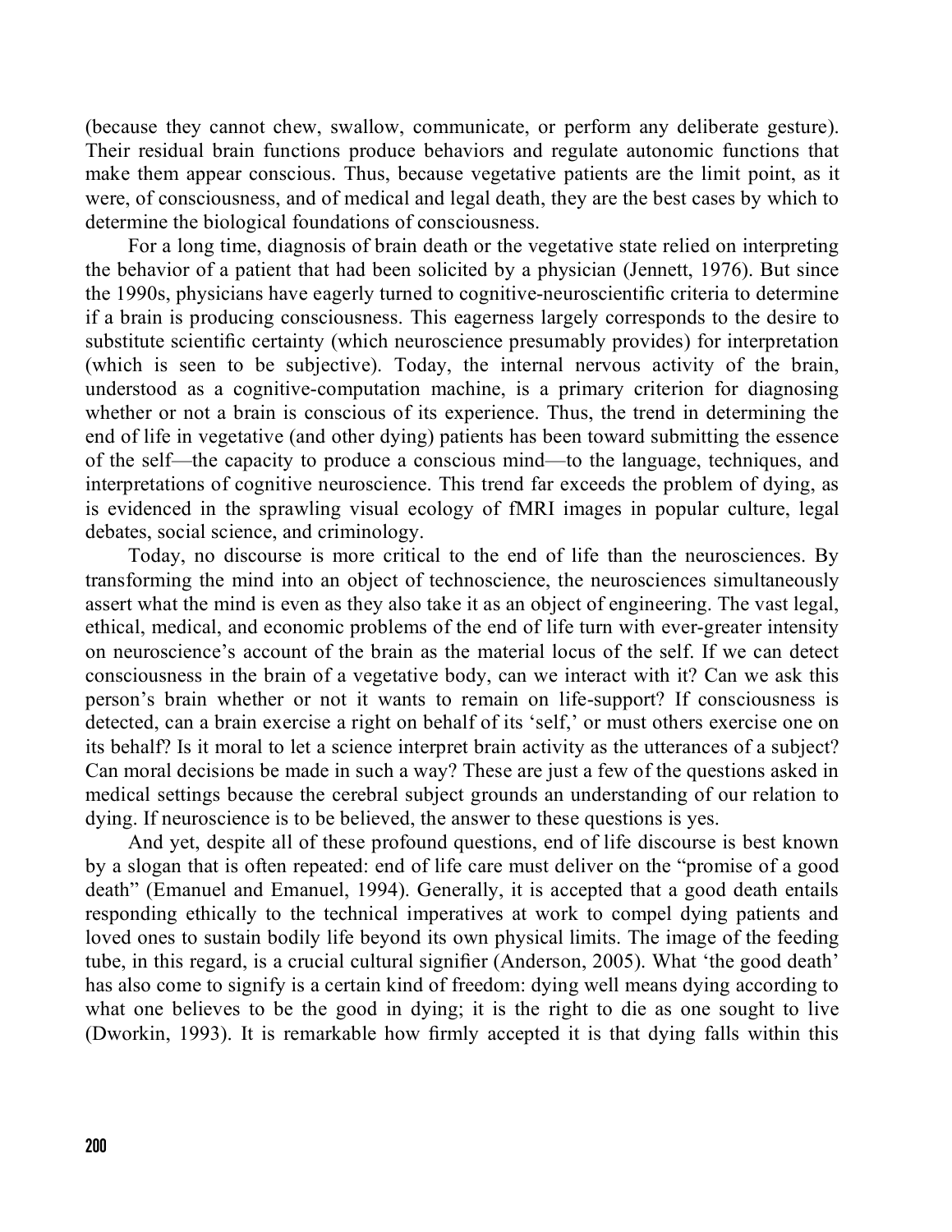rubric of an emancipatory ethics. What is more remarkable still is how moral codes, procedures, and principles follow from this ethics to link up with a neoliberal ontology: individuals are free because they have choice, they have interests, and they have the autonomy to pursue those interests in order to preserve dignity. In this normative picture of dying, the body in its slow, progressive, morbid decay remains relatively absent except insofar as it is a source of unfreedom. Medical care of the body is part and parcel of an effort to relieve the essence of the self—the mind in the brain and one's interest in dying well—from an unfreedom while, of course, abetting it. Here we might notice how much the erasure of the dependence on the body depends on the assumption that the self is essentially the mind—an assumption that is validated by the clinical picture along side of narratives of heroic medicine and traditional understandings of autonomy and choice as conditions of freedom.

### Conclusion

We are now in a better position to understand the significance of the cultural artifacts we considered at the beginning of this paper. Whether tied to a contemporary discourse of the self, or the discourse on end of life, a new scientific rubric of consciousness produced by physical processes has taken hold, one where the brain, as a cognitive machine, answers for us whether or not there is a there, there. *Avatar* and *Death and the Powers* invoke the logic of this cerebral ontology of being. They trade in a grammar and vocabulary of being that can be accessed by the 'truths' of science and harnessed by science's capacity to engineer these 'truths.' These last points deserve elaboration. If dying today is a problem of the state, economy, law, and ethics, it is not simply because the body's decay is sustained by technology and medicine. The idea that we need an ethics to respond to our technological power to sustain bodily life is misleading. Rather, what is happening is that a new discourse of life couched in biological consciousness frames the way individuals can be seen, recognized, and integrated as actors in a social, political, economic, and ethical 'field of dying.'

Those who have experienced end of life care know that the promise of a good death is, for the most part, a cynical one. What then do we make of the ethics of end of life care? Is it mere political ideology? Is its function to paper over, or provide a good feeling for dying's messy, morbid, painful, protracted, and ugly process? Does it function, perhaps, to exculpate and distance individuals from responsibility for the dying who are nevertheless kept alive at all costs?

Two points regarding these questions can be made to close this paper. First, let us return one final time to the concept of the cerebral subject. Biological consciousness, in its scientific development and medical application, makes it possible to respond to dying in a new way. It responds to the ambiguity of when one is dead by stating that, in fact, selves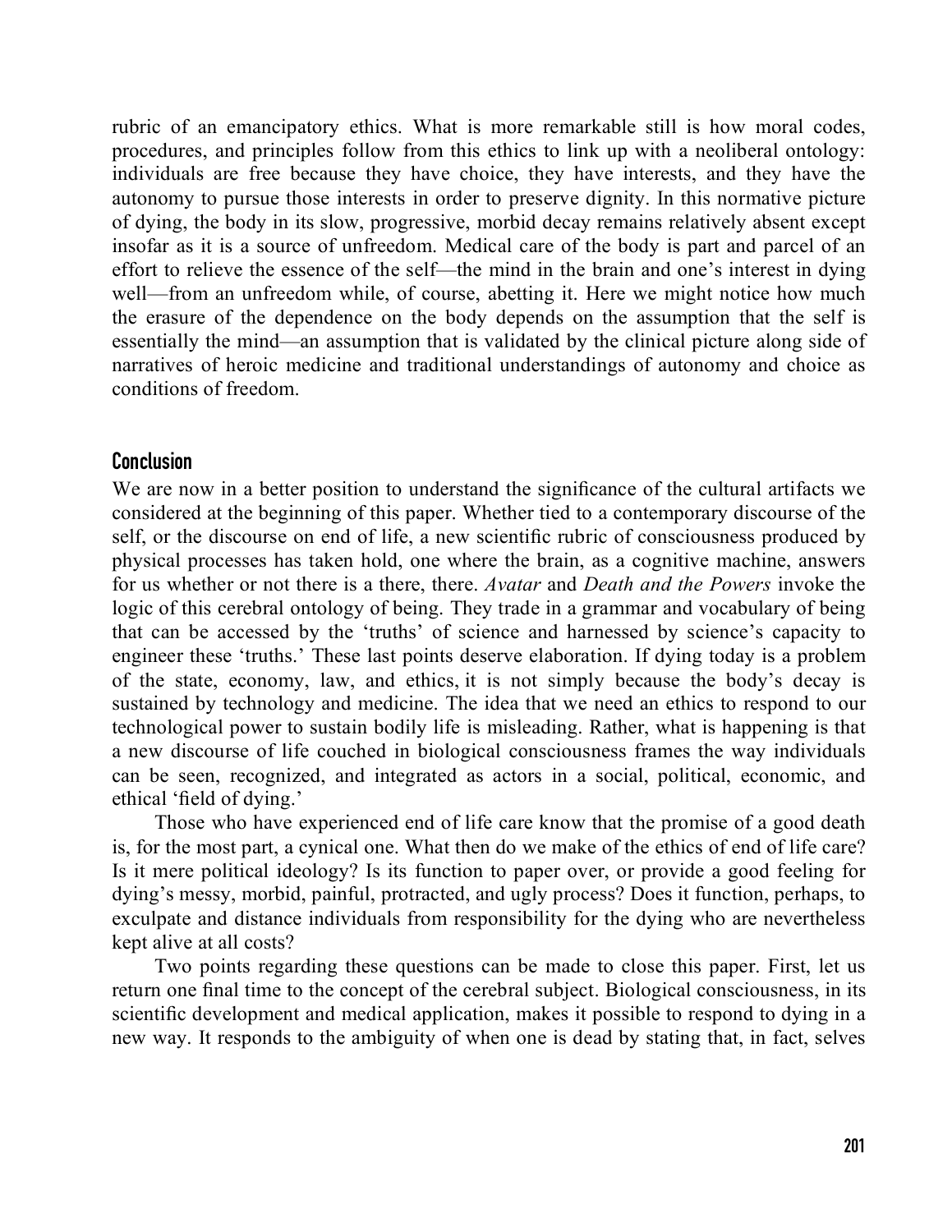are brains that are able to produce consciousness. But this new way is also practical; it makes it possible to initiate a legal, social, and economic response to dying. The cerebral subject is therefore deployed in these domains (Supreme Court cases, federal Medicaid registers, etc.) in order to modulate the care of individuals. Various processes can be set up (legal, financial, institutional, medical) because now the state knows how to organize and navigate a set of interests; hospitals know how to organize and deliver care; and economists know how to organize, track, and (attempt to) reduce costs. End of life ethics, as a particular kind of 'brainhood' ethics, lubricate the institutional mechanisms by which an individual, placed on a trajectory of dying, is made sense of: the dying individual, in other words, becomes a subject of health care resources, expenditures, legal procedures, and insurance liability and reimbursement. Why is this? Largely, in our view, because of the cultural circulation of a set of meanings about 'being a brain' that make it possible to identify dying patients with rights, interests, and desires in relation to death, despite the fact that their status as conscious beings is in doubt. Hence it is possible to set up a legal process by which the end of life interests of patients can be determined even though patients remain unconscious for the duration of their medical care. Or, legal instruments such as advanced directives allow individuals to stipulate their preferences for dying in enforceable legal documents. Or, finally, health care costs can be attributed to preferences about the purchase of medical goods and services. Indeed, it is crucial to recognize that political, legal, and economic rationalities are inserted into dying and death because they can be modulated through the cerebral subject. These rationalities allow for dying and death to appear as the total, aggregate phenomena of an entire population—which is where the state, the market, and the law find their legitimacy. In short, the cerebral subject establishes a frame within which law, state, economy, and institutions can graft and modulate their practices because this frame provides them with a sufficiently plausible stand-in for a subject (the brain) and, thereby, a useful structure of social action.

The second point is more normative in its evaluation of end of life discourse and its cerebral subject. As Avatar and Death and the Powers demonstrate, the desire to be a brain is a desire to remake oneself as an effect of our technical engineering prowess. Is it only coincidental that immortality appears here as a technical possibility, a dream that we find activated, again and again, as a narrative theme? One is reminded of Günther Anders' observation that modern human beings are "ashamed to have been born instead of made." What Anders' observation captures is the frequently noted rebellion of modernity against what is given in human life. The exemplary expression of this 'given' is that we can neither explain our own birth nor account for our disappearance from the world. For this reason, technical expertise—that which springs entirely from scientific knowledge—is the object of a desire for refounding the distinctly human. "No matter the matter," Simon Powers says to his daughter. But of course, the latter "matter" is of his own making, whereas the former, that of the body, is the given of his existence. We must acknowledge,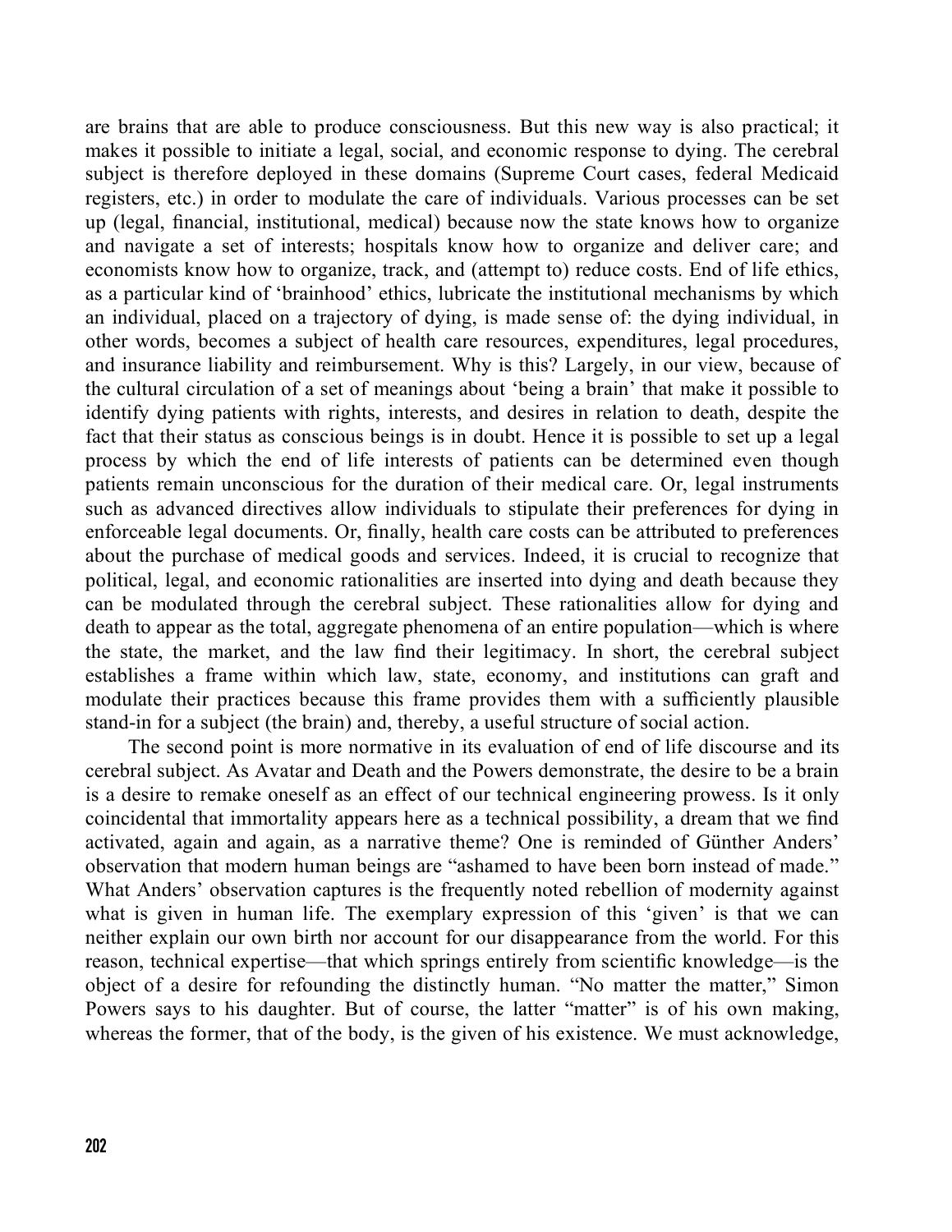as Jean-Pierre Dupuy has argued, the anti-humanist move at the heart of the cerebral subject of end of life discourse. The cognitive-computational ontology that grounds this subject is, in fact, an attempt to reduce being to the technical existence of a machine that can think. It needs to be understood as a dream with immediate, practical consequences: it incites the desire to assume a technical control over death by re-making the conditions of life through engineering.

Is the issue of dying and death today, then, really about finding the proper ethics of medicine and developing the technical capacity to provide a 'good death?' If the ethical and juridical experts are to be believed, one supposes that it is. But a critical engagement with a broader cultural environment of brainhood reveals that the danger likely lurks elsewhere. The danger does not exist simply in the technoscientific modes by which we seek to remake ourselves through our biology. They exist, more immediately, through the reordering of social, institutional, economic, and legal practices which presume that biological consciousness is a proper ontology of being by which to interpret dying in a legal, social, and cultural way. There is an element of power—a biopolitics—at stake in this formulation of dying and death, but by this we note only the obvious.

The fluidity of this cerebral ontology is culturally powerful. Its framing of cerebral subjectivity offers narratives of hope, belonging, and eternal life. Nevertheless, the political reality of end of life care as a utilitarian, technical staging of the human subject within social, economic, and political processes is hard to escape. In this regard, the cultural staging of the brain performs a strategic political function: it obscures the way in which our social, legal, and cultural reform of dying, invested as it is in the rationality of the state, individualistic ethics, and economic rationale, is abetting the rational instrumentalization of human life in the name of 'freedom.'

#### References

Anderson, Patrick. (2005) "On Feeding Tubes." The Drama Review, 49 (3), pp. 5–9.

- Cruzan By Cruzan v. Harmon, 760 SW 2d 408-Mo: Supreme Court 1988.
- Dupuy, Jean-Pierre. (2009) The Mechanization of Mind: On the Origins of Cognitive Science. 2<sup>nd</sup> ed. Cambridge: MIT Press.
- Dupuy, Jean-Pierre. (2007) Some Pitfalls in the Philosophical Foundations of Nanoethics. Journal of Medicine and Philosophy 32 (3), pp. 237–261.
- Dworkin, Ronald. (1993) *Life's Dominion: An Argument About Abortion, Euthanasia, and Individual Freedom.* New York: Vintage / Anchor Press.

Ehrenberg, Alain. (2004) "Le Sujet Cérébral." *Esprit*, November, pp. 130–155.